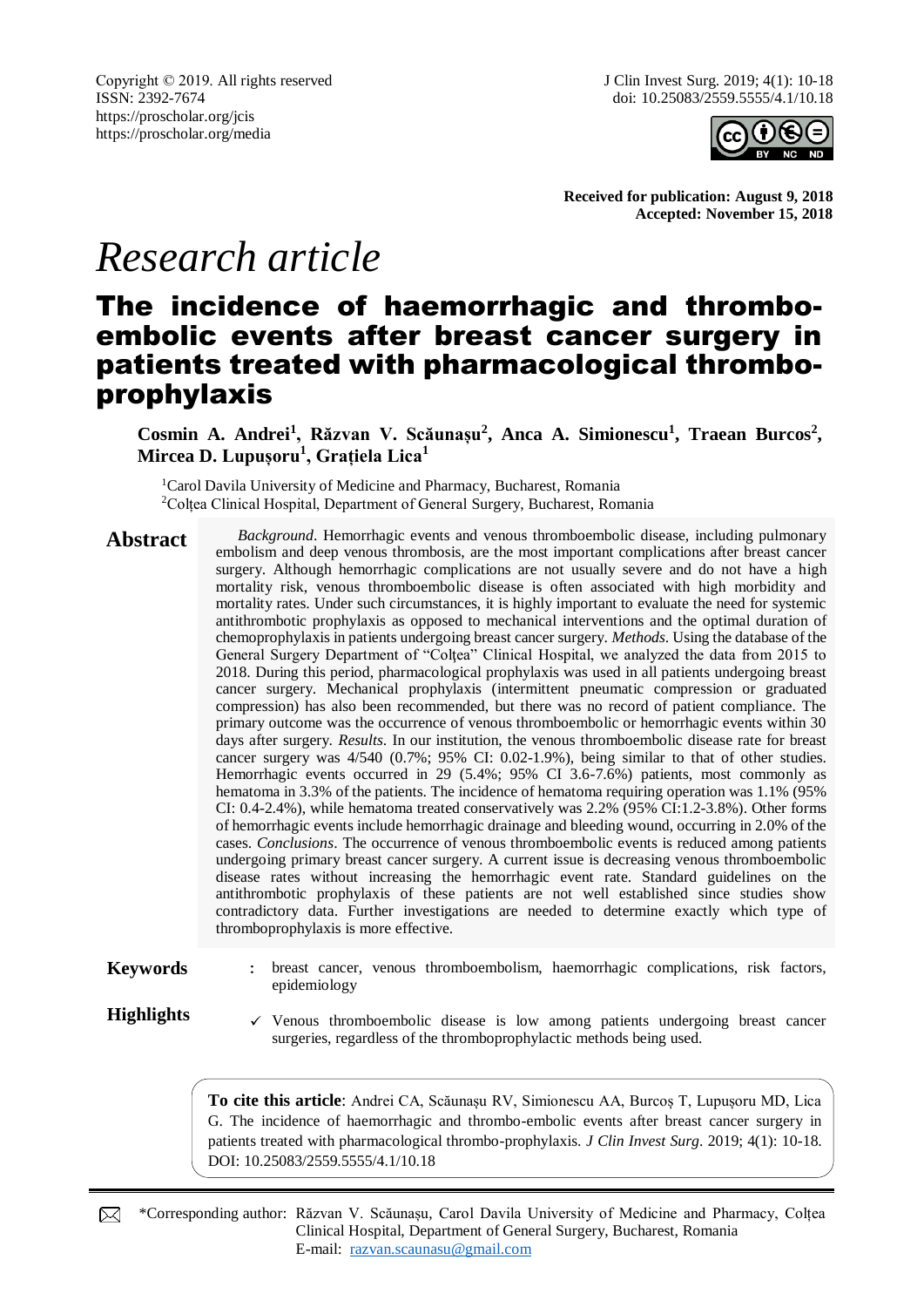## **Introduction**

The most significant complications occurring after breast cancer surgery are hemorrhagic events and venous thromboembolic (VTE) disease, including pulmonary embolism (PE) and deep venous thrombosis (DVT) (1-3).

It is well known that active malignancy is a risk factor for hypercoagulable states (4, 5). There are studies that prove the relationship between different diagnoses of cancer and VTE as a first manifestation of the disease, but not among the breast cancer population (6). An increased risk of VTE due to neoadjuvant treatment has been reported. Breast cancer patients receiving preoperative chemotherapy and/or hormonal treatment have a 9% risk of VTE after surgery (7, 8).

The incidence of VTE in breast cancer patients is low compared to other types of cancer. A 0.23% (95% CI: 0:19%-0,27%) incidence of VTE after 30 days was described in a study on 49,028 patients undergoing mastectomy, but this study did not specify what kind of antithrombotic prophylaxis had been used (9). In other studies, the incidence of VTE in breast cancer patients varies from 0.3% to 2.3% (8, 10-12).

VTE is a preventable disease associated with substantial morbidity and mortality, even though there are many prevention and treatment options. It has been proved that thromboprophylaxis reduces the incidence of DVT and PE (13-15).

There is not a worldwide accepted consensus regarding antithrombotic prophylaxis for patients undergoing breast cancer surgery. According to the American College of Chest Physicians (ACCP), surgeries for breast cancer are included in the "general surgery" category (14, 15). Adding risk factors such as active malignancy to this category results in the need of using pharmacological prophylaxis for all patients who undergo breast cancer surgery. On the other hand, the American Society of Breast Surgeons recommends mechanical prophylaxis for all patients undergoing breast surgery and personalised pharmacological prophylaxis, taking into account the duration and the type of surgery, the history of VTE or hypercoagulable disorders, or the multiple risk factors known for VTE and a Caprini score  $\geq$ 5 (16).

Therefore, there is not a well-established method to classify the risk of VTE in patients with breast cancer.

Another complication occuring after breast cancer surgery is hemorrhage, but after the introduction of the electrocautery, the incidence of hemorrhagic events has significantly decreased. However, it may still develop in 2% to 10% of cases (17). Hemorrhaging may occur as hemorrhagic drainage through the suction catheters, hematoma or bleeding from the wound. A large hematoma carries a high morbidity rate, causing pain by its rapid expansion in a closed surgical wound. In these cases, reintervention should be reconsidered. Low volume hematomata determine extensive ecchymosis and can be treated conservatively. Hemorrhagic events requiring reintervention occur in 4% of the patients undergoing breast cancer surgery (18). The risk of postoperative hemorrhagic events may increase depending on the primary type of surgery, the age of the patient and the use of certain chronic treatments (19, 20). The patients who have been reoperated on for hematoma are more likely to have undergone radical surgery (69.3%) for breast cancer compared to those treated with conservative surgery (57.9%) (21).

In a study on 522 patients undergoing mastectomy with or without reconstruction, using the Caprini risk Assesment Model, the overall rate of hemorrhagic events was 3.4% (18/522, 95% CI 2.2-5.4%), the reoperation for hematoma occuring in 2.7% (14/522, 95% CI 1.6-4.5%) of the cases. The rate of VTE in this population was 0.2%.

Hemorrhagic complications in patients who underwent surgery for breast cancer are not severe and do not carry a mortality risk, whereas VTE is a disease with high morbidity and mortality rates.

The use of thromboembolic pharmacological prophylaxis may lead to a higher risk of hemorrhagic events. The use of pharmacological prophylaxis in patients who are not at risk for VTE may increase the risk of bleeding.

A current issue concerns the need for systemic antithrombotic prophylaxis as opposed to mechanical interventions and the optimal duration of chemoprophylaxis in patients with breast cancer surgery.

# **Materials and Methods**

In this article, we evaluate the rate of VTE events and the rate of hemorrhagic events in patients undergoing breast cancer surgery, within 30 days after surgery. All the patients were trained on the importance of immediate postoperative ambulation. They also received preoperative subcutaneous pharmacological prophylaxis consisting in a dose of low molecular weight heparin (LMWH, enoxaparin or dalteparin), continuing therapy until discharge. Although mechanical prophylaxis was recommended to all patients, unfortunately our clinic could not provide it.

The IT database of the hospital was used to collect data about age, sex, diagnosis, body mass index (BMI), the type of procedure undergone, the stage of breast cancer, neoadjuvant therapy, chronic diseases, chronic treatments with antiplatelet drugs or oral anticoagulants, the overall and after surgery length of hospital stay (LOS).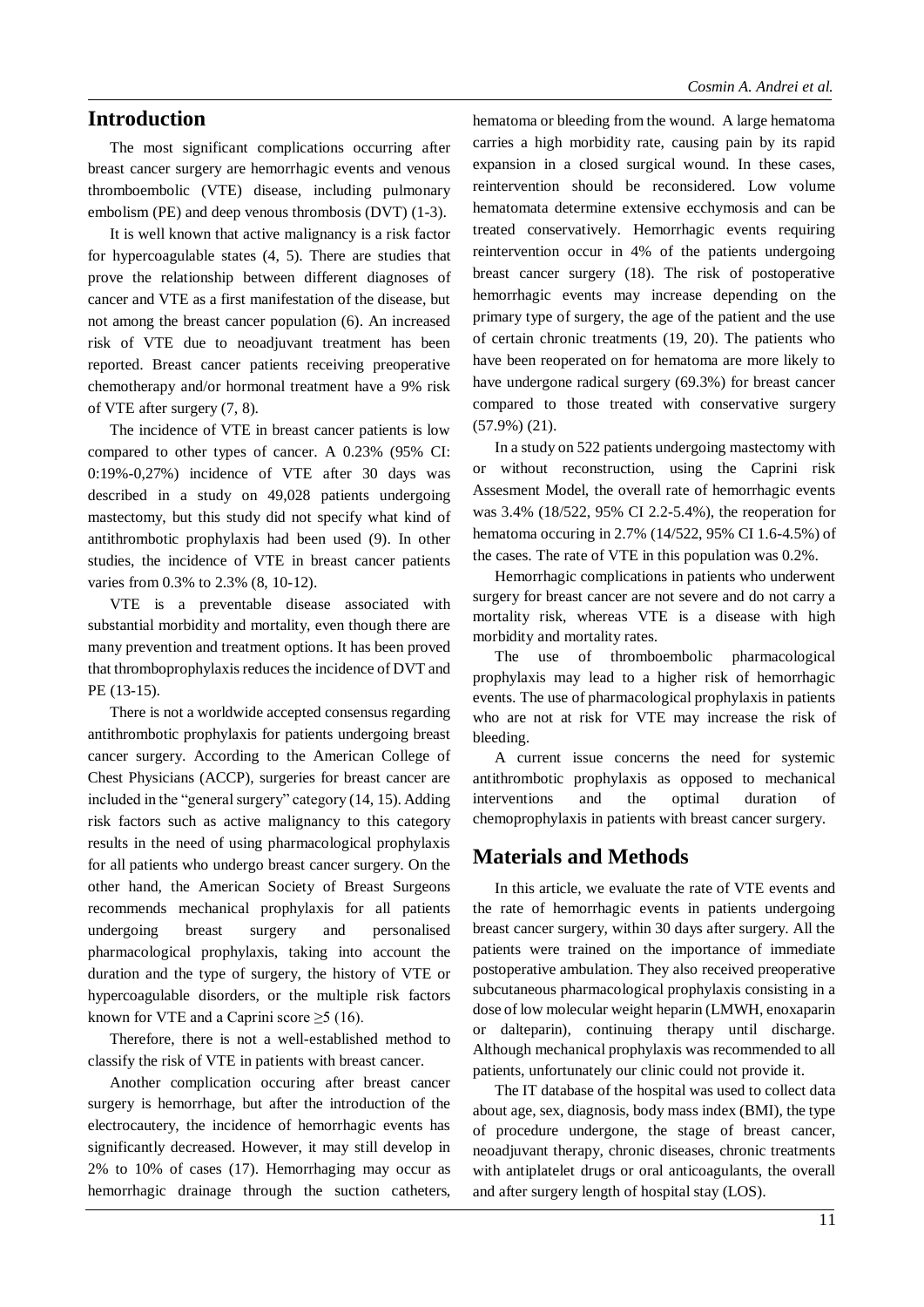VTE is defined as pulmonary embolism (PE) and deep venous thrombosis (DVT) diagnosed within 30 days after discharge. Hemorrhagic events were defined as a) the presence of hematoma which may or may not require reintervention; b) hemorrhagic drainage >200ml on the drain tube; c) bleeding wound.

The incidence of VTE and hemorrhagic events after primary breast cancer surgery in "Colțea" Clinical Hospital were evaluated with descriptive statistics using IBM SPSS Statistics Data Editor. For categorical variables, The Pearson's Chi-square test or 2-sided Fisher's exact test was used wherever applicable. Student's t-test was used for continuous variables.  $p<0.05$  was defined as having statistical significance.

**Table 1:** Characteristics of 540 patients who underwent breast cancer surgery in General Surgery Department of Colțea Clinical Hospital

| Age, years [mean; median (range)                     | 60,47; 62 (30-86) |  |  |  |
|------------------------------------------------------|-------------------|--|--|--|
| Sex                                                  |                   |  |  |  |
| M                                                    | 534 (98.9%)       |  |  |  |
| F                                                    | $6(1.1\%)$        |  |  |  |
| BMI                                                  |                   |  |  |  |
| Underweight $\left[ < 18.5 \right]$                  | $5(0.9\%)$        |  |  |  |
| Normal [18.5-25]                                     | 323 (59.8%)       |  |  |  |
| Overweight [>25-30]                                  | 96 (17.8%)        |  |  |  |
| Obesity, class $I$ [>30-35]                          | 73 (13.5%)        |  |  |  |
| Obesity, class II [>35-40]                           | 36 (6.7%)         |  |  |  |
| Obesity, class III [>40]                             | 7(1.3%)           |  |  |  |
| Phatological stage                                   |                   |  |  |  |
| Not applicable                                       | 8(1.5%)           |  |  |  |
| 0 (DCIS, LCIS, Paget)                                | 22 (4.1%)         |  |  |  |
| T                                                    | 119 (22%)         |  |  |  |
| $_{\rm II}$                                          | 240 (44,4%)       |  |  |  |
| III                                                  | 119 (22%)         |  |  |  |
| IV                                                   | 32 (5.8%)         |  |  |  |
| Neoadjuvant therapy                                  |                   |  |  |  |
| No                                                   | 329 (60.9%)       |  |  |  |
| Yes                                                  | 211 (39.1%)       |  |  |  |
| Procedure                                            |                   |  |  |  |
| Type of surgery                                      |                   |  |  |  |
| Lumpectomy                                           | 130 (24.1%)       |  |  |  |
| Mastectomy                                           | 39 (7,2%)         |  |  |  |
| <b>MRM</b>                                           | 367 (68%)         |  |  |  |
| $MRM + expander/implant$                             |                   |  |  |  |
| reconstruction                                       | 4(0.7%)           |  |  |  |
| Axillary surgery                                     |                   |  |  |  |
| Axillary dissection                                  | 500 (92.6%)       |  |  |  |
| No surgery                                           | 40 (7.4%)         |  |  |  |
| Hospital LOS after surgery, days<br>[median (range)] | $8(2-31)$         |  |  |  |

As seen in Table 1, the final group comprises 540 patients treated surgically for breast cancer. The mean age of our population was 60.47 years at the time of surgery. 61.9% of the patients have one or more medical comorbidities and 39.4% of the patients have a body mass index >25. An early stage (0, I and II) of breast cancer was diagnosed in 70.5% of patients, advanced stages of breast cancer being encountered only in 32 (5.8%) patients. Neoadjuvant therapy was used in 211 (39.1%) patients.

The most common means of treating patients with breast cancer in our clinic was modified radical mastectomy (MRM) in 68% (367) of the cases, followed by lumpectomy in 24.1% (130) of them. Mastectomy includes simple mastectomy, "skin sparing" and "nipple sparing" techniques in 39 (7.2%) cases. The surgical treatment of the axilla was performed in 500 (92.6%) patients with a mean figure of 16.77 surgically excised lymph nodes. The median length of hospital stay after surgery was 8 days (range 2-31).

### *VTE events*

In our institution, the VTE rate for breast cancer surgery was 4/540 (0.7%; 95% CI: 0.02-1.9%) and none of these events were fatal or needed admission to the intensive care unit (ICU). None of these patients had previous history of VTE. Out of the 4 patients who developed VTE after surgery, 2 had PE and 2 had DVT. Both patients with PE and one patient with DVT underwent modified radical mastectomy and lymph node dissection (LND), while the other patient with DVT underwent lumpectomy and LND. Neoadjuvant chemotherapy was used in both patients with PE. The BMI was >25 for all the patients who developed VTE. Out of these patients, one had undergone previous surgery for contralateral breast cancer. Varicose veins in the lower limbs were present in 1 out of 2 patients with DVT.

**Table 2:** The incidence of VTE and bleeding events in 540 patients undergoing breast cancer surgery

|                      | $N\llap/$   | 95% CI        |
|----------------------|-------------|---------------|
| <b>VTE</b>           |             |               |
| DVT/PE               | $4(0.7\%)$  | $0.02 - 1.9%$ |
| Hemorrhagic events   |             |               |
| Overall              | 29 (5.4%)   | $3.6 - 7.6%$  |
| Operative hematoma   | $6(1.1\%)$  | $0.4 - 2.4\%$ |
| Non operative        |             |               |
| hematoma             | $12(2.2\%)$ | 1.2-3.8%      |
| Hemorrhagic drainage | $5(0.9\%)$  | $0.3 - 2.1\%$ |
| Bleeding wound       | $6(1,1\%)$  | $0.4 - 2.4\%$ |
| Transfusion          | $12(2.2\%)$ | 1.2-3.8%      |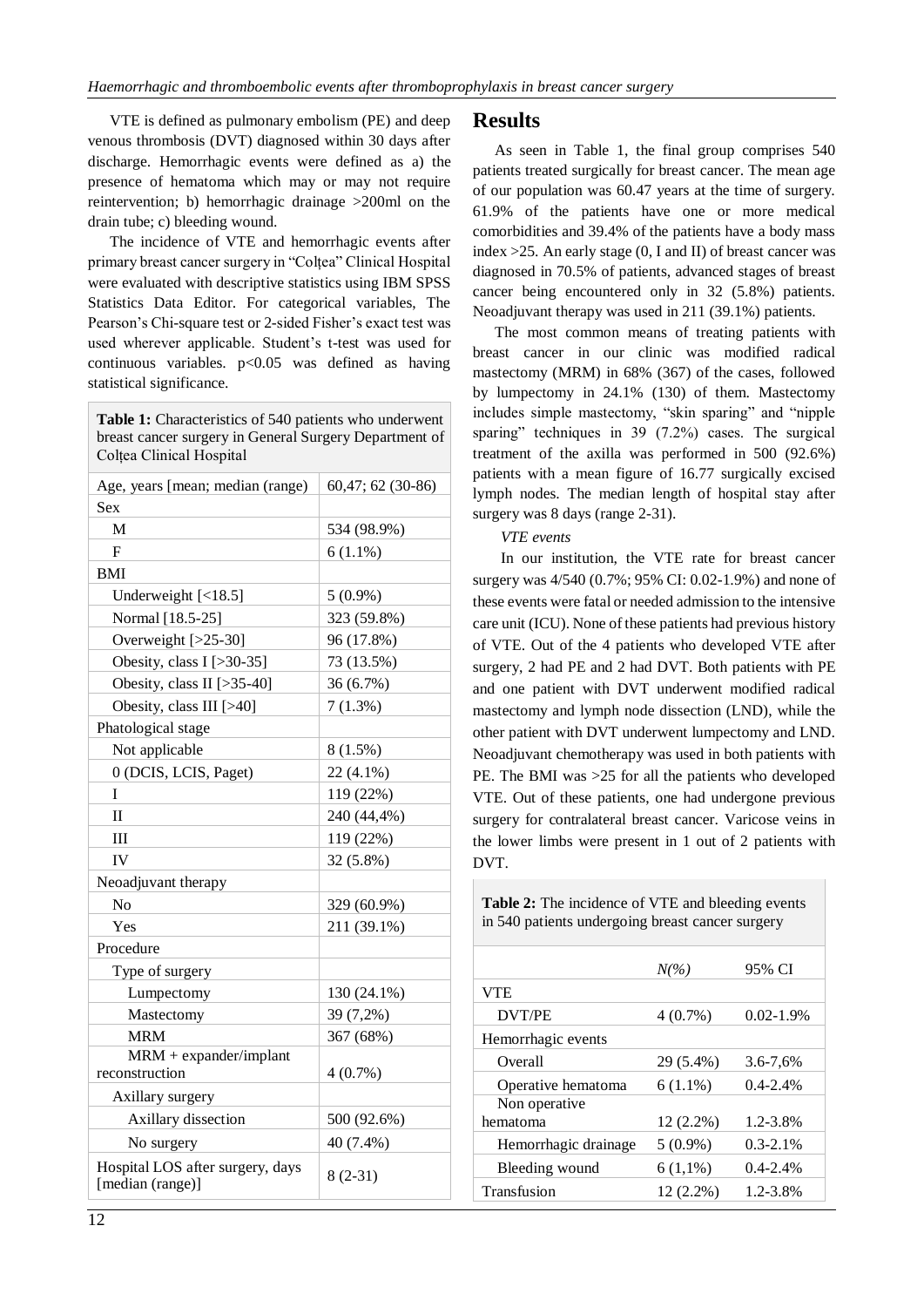|                                          | VTE events             |                 |                      | Hematoma    |               |                      |
|------------------------------------------|------------------------|-----------------|----------------------|-------------|---------------|----------------------|
|                                          | $N(\%)$                | 95% CI          | p-value <sup>a</sup> | N(% )       | 95% CI        | p-value <sup>b</sup> |
| Our Clinic $(n=540)$                     | $4 - 0.7\%$            | $0.02 - 1.9\%$  |                      | $18(3.3\%)$ | $2.0 - 5.2\%$ |                      |
| J. K. Lovely et al. <sup>1</sup> (n=752) | $4 - 0.5\%$            | $0.2 - 1.4\%$   | 0.63                 | $15(2.0\%)$ | $1.1 - 3.3\%$ | 0,11                 |
| A. Laws et al. <sup>2</sup> ( $n=522$ )  | $1 - 0.2\%$<br>$114 -$ | $0.03 - 1.1\%$  | 0.19                 | 18 (3.4%)   | $2.2 - 5.4\%$ | 0,91                 |
| B.H. Tran et al. <sup>9</sup> (n=49,028) | 0.23%<br>$395 -$       | $0.19 - 0.27\%$ | 0.016                |             |               |                      |
| A. Momeni et al. <sup>3</sup> (n=52,547) | 0.75%                  | $0.68 - 0.83\%$ | 0.97                 |             |               |                      |

**Table 3:** VTE and hematoma rates in breast cancer in Colţea Clinical Hospital compared with other similar studies

*<sup>a</sup> p* value compares the VTE rate to the VTE rate in our institution

*<sup>b</sup> p* value compares the hematoma rate to the hematoma rate in our institution

**Table 4**: Comparison of clinical characteristics between patients with or without hemorrhagic events

| Hemorrhagic events                                                                      |                                                    |                                                      |  |  |  |
|-----------------------------------------------------------------------------------------|----------------------------------------------------|------------------------------------------------------|--|--|--|
| Yes $(n=29)$                                                                            | No $(n=511)$                                       | $p$ -value                                           |  |  |  |
|                                                                                         |                                                    |                                                      |  |  |  |
| 24/424 (5.7%)                                                                           | 400/424 (94.3%)                                    |                                                      |  |  |  |
| 5/116(4.3%)                                                                             | 111/116 (95.7%)                                    | 0.81                                                 |  |  |  |
|                                                                                         |                                                    |                                                      |  |  |  |
| 26/410 (6.3%)                                                                           | 384/412 (93.7%)                                    | 0.075                                                |  |  |  |
| 3/130(2.3%)                                                                             | 127/128 (97.7%)                                    |                                                      |  |  |  |
|                                                                                         |                                                    |                                                      |  |  |  |
| 16/211(7.6%)                                                                            | 195/211 (92.4%)                                    |                                                      |  |  |  |
| 13/329 (4%)                                                                             | 316/329 (96%)                                      | 0.068                                                |  |  |  |
|                                                                                         |                                                    |                                                      |  |  |  |
| 26/500 (5.2%)                                                                           | 474/500 (94.8%)                                    |                                                      |  |  |  |
| 3/40(7.5%)                                                                              | 37/40 (92.5%)                                      | 0.46                                                 |  |  |  |
|                                                                                         |                                                    | 0.70                                                 |  |  |  |
|                                                                                         |                                                    |                                                      |  |  |  |
|                                                                                         |                                                    | 0.32                                                 |  |  |  |
| $18.12 \pm 7.67$                                                                        | $16,73 \pm 7,9$                                    |                                                      |  |  |  |
| $2/83$ $(2.4\%)$                                                                        | 81/83 (97,6%)                                      | 0,28                                                 |  |  |  |
| 24/417 (5.8%)                                                                           | 393/417 (94.2%)                                    |                                                      |  |  |  |
| $10.48 \pm 4.22$                                                                        | $8.81 \pm 4.098$                                   | 0.034                                                |  |  |  |
|                                                                                         |                                                    |                                                      |  |  |  |
|                                                                                         |                                                    | 0.80                                                 |  |  |  |
|                                                                                         |                                                    |                                                      |  |  |  |
| N <sub>o</sub><br>Stage (without patients who have not been assigned a stage) $(N=532)$ |                                                    |                                                      |  |  |  |
| 14/381 (3.7%)                                                                           | 367/381 (96.3%)                                    | 0.004                                                |  |  |  |
| 15/151 (9.9%)                                                                           | 136/151 (90.1%)                                    |                                                      |  |  |  |
|                                                                                         | $16.24 \pm 9.16$<br>$4/90(4.4\%)$<br>25/450 (5.6%) | $15.58 \pm 7.90$<br>86/90 (95.6%)<br>425/450 (94.4%) |  |  |  |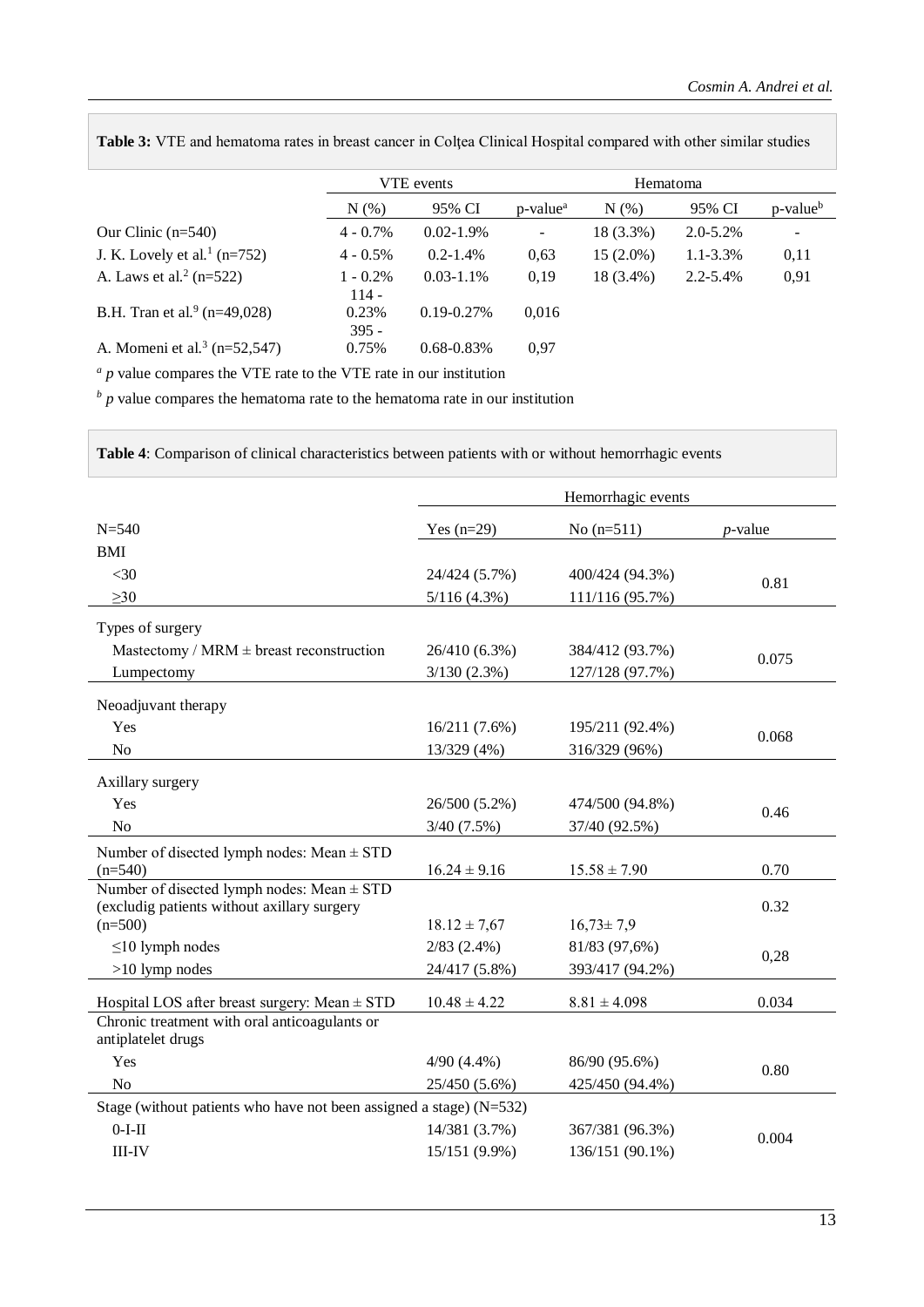VTE events in patients undergoing breast cancer surgery varies widely from 0.3% to 2.3% (8, 10-12). Our results correspond to previous reports regarding this question. Moreover, the incidence of hematomata after surgery is similar to other studies  $(1, 2)$ .

The only statistically significant difference was found between the VTE incidence in our group and in B.H. Tran's et al. study group, 0.7% (95%CI: 0.02-1.9%) and 0.23% (95% CI: 0.19-0.27%, p=0.016), respectively. However, the authors do not specify the type of antithrombotic prophylaxis in this study.

### *Hemorrhagic events*

Hemorrhagic events occurred in 29 (5.4%; 95% CI 3.6- 7.6%) patients. The most common form was hematoma, in 3.3% of the patients. The incidence of hematoma requiring surgery was 1.1% (95% CI: 0.4-2.4%), while hematoma treated conservatively was 2.2% (95% CI:1.2-3.8%). The mean hospital LOS after breast cancer surgery in patients with hematoma that needed reintervention was  $10.62 \pm$ 3.96 days compared to those treated conservatively,  $8.5 \pm$ 1.17 (p=0.018). Other forms of hemorrhagic events are hemorrhagic drainage and bleeding wound, occurring in 2.0% of cases.

We divided the group of patients who underwent surgery for breast cancer according to the presence or absence of hemorrhagic events (Table 4). We intended to determine whether there were any variables that influence the bleeding accidents. Bleeding events occurred in 6.3% of the patients who underwent radical breast surgery compared to 2.3% of those who underwent lumpectomy (p=0.075). Neoadjuvant therapy also has a higher rate of hemorrhagic events (7.6%) in contrast with those untreated before surgery (4%, p=0.068). Even though these variables could influence the incidence of postoperative hemorrhage, the values are not statistically significant for our population.

The mean LOS was  $10.48 \pm 4.22$  days in patients with a bleeding event, compared to the mean LOS of 8.81  $\pm$ 4.098 days in the other group (p=0.034). Strong statistical significance (p=0.004) resulted from a comparison of hemorrhagic events between different stages of cancer. Most bleeding events occurred in 9.9% of the patients with stages III or IV of breast cancer.

# **Discussions**

There are many studies that assess the risk of VTE in different types of malignancies, but the incidence of VTE in breast cancer patients was little approached, despite being the second most prevalent type of cancer in women.

This analysis reveals that our VTE rate following pharmacological prophylaxis in patients undergoing breast surgery is low (0.7%, 95% CI: 0.02-1.9%) and similar to other retrospective studies, although the values vary depending on the type of surgical procedure and prophylaxis regimen used and whether immediate reconstruction was done or not. The American College of Surgeons from the National Surgical Quality Improvement Program (NSQIP) conducted a study on 68,285 patients which revealed that the 30-day VTE incidence is different by procedure: 0.13% in the lumpectomy group, 0.29% in the mastectomy group and 0.52% in the mastectomy with reconstruction group  $(p<0.0001)$  (22).

According to the American College of Chest Physicians (ACCP), both pharmacological and mechanical prophylaxis are recommended for all general surgery patients, except for low-risk patients, those who are going to have minor surgery procedures and those at increased risk of hemorrhagic events (14, 15). Breast surgical procedures are classified as being part of the general surgery procedures. Low incidence of VTE in retrospective studies for breast cancer surgery, even though no pharmacological prophylaxis was used, determined the American Society of Breast Surgeons (ASBrS) to recommend an individualized path based on the Caprine score in patients that do not undergo mastectomy with or without immediate reconstruction (13, 16). Although this score has been validated in multiple procedures, all patients >40 years undergoing breast cancer surgery would be included in the "high risk" category.

Brian H. Tran et al. evaluated 49,028 patients undergoing mastectomy to determine the risk factors associated with VTE in this group. The study found 114 (0.23%, 95% CI: 0.19-0.27%) patients with VTE. The authors identified some independent risk factors for VTE: obesity, inpatient status, central venous catheterization and operative time >3h. The immediate reconstruction after mastectomy, as well as neoadjuvant therapy, were not identified as independent risk factors for VTE after the previously mentioned risk factors were adjusted. The authors do not specify the regimen of antithrombotic prophylaxis used (9).

Momeni et al. evaluated 52,547 patients undergoing breast cancer surgery and identified 395 (0.75%, 95% CI:0.68%-0.83%) VTE events. Out of those events, 67.1% were identified within 90 days after discharge. 74.4% of VTE were identified during the first 7 weeks postdischarge. The authors identified that patients who had respiratory diseases, a LOS > 5 days, previous VTE and mastectomy with autologous reconstruction are more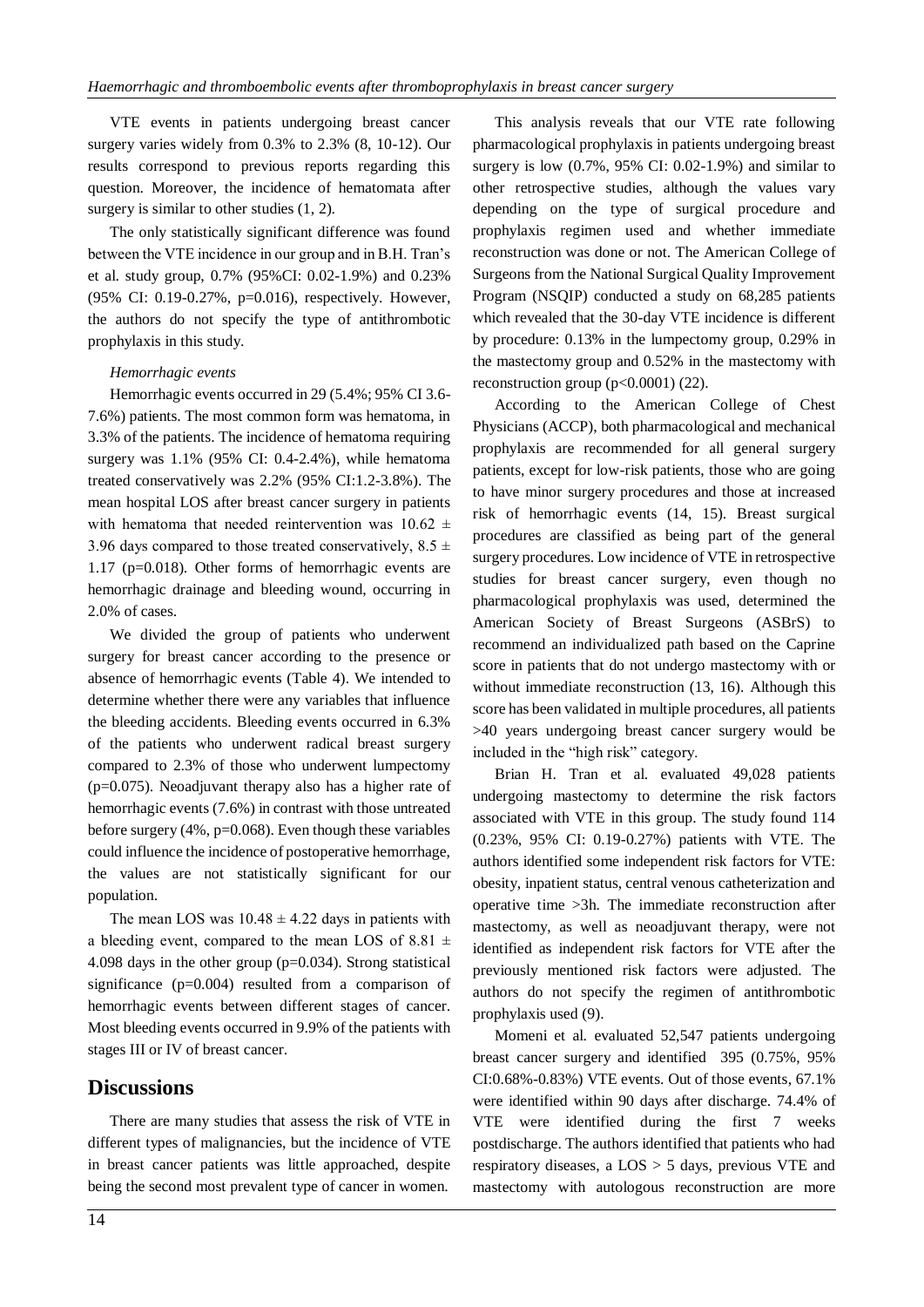likely to develop postdischarge VTE. The authors concluded that VTE prophylaxis should not be limited to the initial hospitalization (3).

In the Andtbacka et al. study published in 2006 on 4,416 patients undergoing breast cancer surgery, the incidence of VTE was 0.16% using only mechanical prophylaxis such as knee-length antiembolism elastic compression stockings and calf-length intermittent pneumatic compression devices, applied immediately after anesthesia is induced, and early ambulation postoperatively. The authors' conclusions based on these results are that the use of systemic prophylaxis is not necessary after breast cancer surgery (23). The comparison between our findings, 0.7% VTE rate, with those of Adtbacka's et al., indicates a significantly statistic result (p=0.006). Having these findings, it is plausible that the only use of mechanical prophylaxis could be more efective than pharmacological prophylaxis.

In the EORTC 10,854 patient trial, VTE prophylaxis was left to the physician's clinical judgment. The VTE rate was lower in those patients who had received perioperative prophylactic subcutaneous heparin (0.6% vs 2.0%). Other methods of prophylaxis were not reported (10).

In a trial consisting of 752 patients, Lovely et al. reported an overall incidence of 0.5% (95%CI: 0.2-1.4%) of VTE events within 30 days after surgery. The antithrombotic prophylaxis regimen used was mechanical prophylaxis (such as sequential compression devices preoperatively, intraoperatively and postoperatively while the patient is resting in bed, associated with early ambulation) with selective pharmacological prophylaxis based on the surgeon's clinical judgment. 19.5% (147/752) received phramacological prophylaxis. The VTE rate in the group that received PCP was 0.7% (1/147) (95% CI: 0.0- 3.8%) and 0.5% (3/605) (95% CI: 0.1-1.4%, p=0.58) in the group that did not receive PCP. All of the VTE complications occured in patients undergoing mastectomy (4/522, 0.8%). The reoperation rate for hematoma was 2% (3/147) (95% CI: 1.1-3.3%) in the group that used pharmacological prophylaxis (PCP) and 2% (95% CI: 12/605) in the group that did not receive pharmacological prophylaxis (p=1.0). The author concluded that pharmacological prophylaxis should be used alongside mechanical prophylaxis in patients undergoing mastectomy  $\pm$  reconstruction, but taking into account the reduced number of thromboembolic events in this study group, recommendations on selective pharmacological

prophylaxis could not be formulated (1). Comparing our VTE rate (4/540) and also the hematoma overall rate (18/540) in our study group to the non-pharmacologicalprophylaxis group of J.K. Lovely et al. study (3/605, 12/605) we did not find a statistically significant result, with  $p=0.59$  and  $p=0.15$ , respectively.

In a study on 522 patients undergoing mastectomy  $\pm$ reconstruction, the Caprini score was used to assess the VTE risk, to choose perioperative antithrombotic prophylaxis regimen. The VTE rate reported was 0.2% (1/522, 95% CI: 0.03-1.1%). Hematomata occurred in 3.4% (18/522, 95% CI: 2.2-5.4%) of the patients, 2.7% (14/522, 95% CI: 1.6-4.5%) requiring reoperation and 0.8% (4/522, 95% CI: 0.3-2.0%) having non-operative hematomata. Each of all 18 patients had Caprini scores ≥5 and received preoperative heparin. 6/18 received postoperative pharmacological prophylaxis as per protocol, 4/18 received a single dose postoperatively and 8/18 did not receive postoperative heparin. Out of the 19 patients with a Caprini score ≥8 that received pharmacological prophylaxis (LMWH) after discharge, bleeding events had occured in 2/19 (10.5%) patients (2).

In our institution, our VTE rate of 0.7% is slightly higher than that of other studies, but not statistically significant. This might be explained by the patients' high risk characteristics such as high rates of multiple comorbidities, obesity, types of surgery, but also the lack of use of mechanical antithrombotic prophylaxis, except for early ambulation.

There are few studies that have tracked the effect of using pharmacological antithrombotic prophylaxis on the occurrence of bleeding complications after breast cancer surgery. There is a retrospective study on 425 surgeries for breast cancer in which the authors deduced that the use of low weight mollecular heparin was an independent risk factor for postoperative hematoma compared to a group that only used mechanical prophylaxis (OR 3.0, 95% CI 1.38-7.13) (24). On the other hand, as presented before, Alisson et al. concluded that there is no difference in hematoma formation between the group of patients who received pharmacological prophylaxis and those who did not (p=1.0) (2).

Hemorrhagic events occured in 5.4% (29/540, 95% CI 3.6-7.6%) of the patients, the results being similar to other reported rates (0.4-13%) (1, 19, 25-29). Out of the 29 patients, 6 (1.1%, 95% CI:0.4-2.4%) developed hematomata that required reintervention, 12 (2.2%, 95%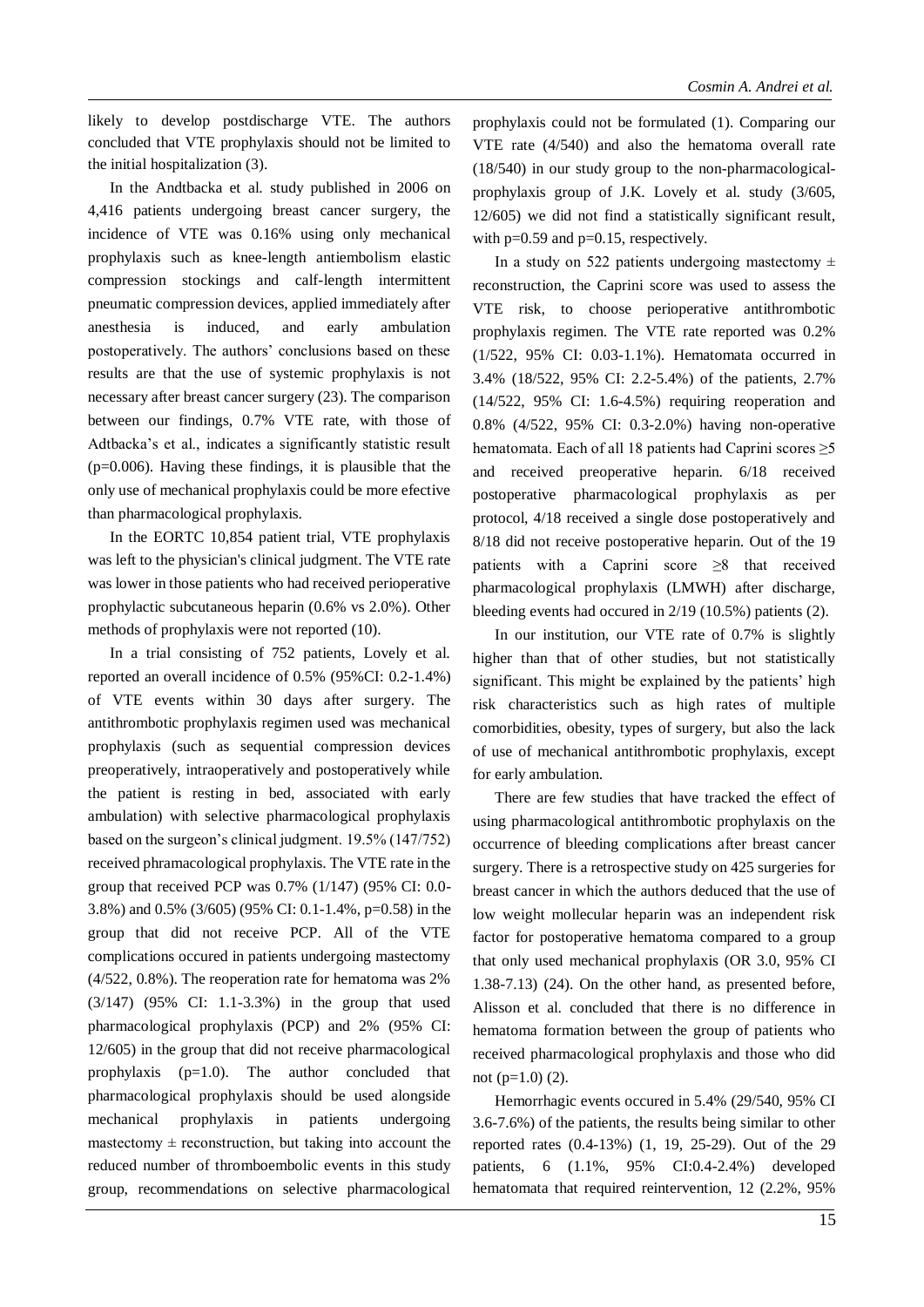CI: 1.2-3.8%) had non-operative hematomata with an overall hematoma rate of 3.3% (95% CI: 2.0-5.2%). The 12 remaining patients experienced hemorrhagic drainages and bleeding wounds. The patients with advanced stages of breast cancer (III-IV) had a higher rate of hemorrhagic events (9.9%) compared to early stages of breast cancer (0- I-II) (3.7%, p=0.004). LOS in hospital was prolonged in the hemorrhagic events group by approximately 2 days  $(p=0.034)$ .

The lack of guidelines on antithrombotic prophylaxis for breast cancer surgeries is not a new issue, having been in continuous research for the past years. The real incidence of DVT and PE is not well established in patients undergoing breast cancer surgery without the use of perioperative thromboprophylaxis. The efficacy of pharmacological prophylaxis is not questionable, and the use of LMWH as well as low dose heparin have shown a similar decrease in the risk of VTE. However, the use of pharmacological methods increases the risk of postoperative hematoma development (24). Intermittent pneumatic compression devices, elastic compression stockings or both used for thromboprophylaxis have shown similar efficacy without increasing the hemorrhagic complications (30-33).

# **Conclusions**

In our clinic, we have found that the VTE rate is low among patients undergoing breast cancer surgeries and similar to other studies regardless of the thromboprophylactic methods being used. The rate of hemorrhagic events was also similar to the published data.

The goal of this article is not to determine which method of thromboprophylaxis is better. We could not recommend what to use after this study, as we lacked a control group to compare our results to, but using other control groups we found contradictory results between the methods of prophylaxis used that were not statistically significant. We also believe that reducing the possibility of VTE events should be balanced with the increased risk of hemorrhagic events, as reintervention is often needed, the hospitalization length is prolonged and a new general anesthetic is required, thus putting the patients' lives at undue risk.

Further investigations should be made to compare the thromboembolic risk and the rate of hemorrhagic events in populations who may or may not receive pharmacological prophylaxis. Moreover, it should be taken into account that VTE is often asymptomatic and the actual prevalence of DVT and PE might be higher (30).

# **Acronyms and abbreviations:**

VTE – Venous thromboembolic disease PE – Pulmonary embolism DVT – Deep venous thrombosis ACCP – American College of Chest Physicians CI – Confidence Interval LMWH – Low molecular weight heparin BMI – Body mass index LOS – Length of stay DCIS – Ductal carcinoma in situ LCIS – Lobular carcinoma in situ LND – Lymph node dissection MRM – Modified radical mastectomy STD – Standard deviation NSQIP – National Surgical Quality Improvement Program ASBrS – The American Society of Breast Surgeons

# **Conflict of interest disclosure**

There are no known conflicts of interest in the publication of this article. The manuscript was read and approved by all authors.

# **Compliance with ethical standards**

Any aspect of the work covered in this manuscript has been conducted with the ethical approval of all relevant bodies and that such approvals are acknowledged within the manuscript.

# **References**

- 1. Lovely JK, Nehring SA, Boughey JC, et al. Balancing venous thromboembolism and hematoma after breast surgery. *Ann Surg Oncol*. 2012; 19(10): 3230-3235. DOI: 10.1245/s10434-012-2524-y
- 2. Laws A, Anderson K, Hu J, et al. Implementation of a Venous Thromboembolism Prophylaxis Protocol Using the Caprini Risk Assessment Model in Patients Undergoing Mastectomy. *Ann Surg Oncol*. 2018; 25(12): 3548-3555. DOI: 10.1245/s10434-018-6696-y
- 3. Momeni A, Fox JP. Venous Thromboembolism after Surgical Treatment of Breast Cancer. *Ann Plast Surg*. 2018; 80(2): 188-192.

DOI: 10.1097/SAP.0000000000001249

- 4. Edwards L, Frederick B, Rickles R. Activation of Blood Coagulation in Cancer: Trousseau's Syndrome Revisited. *Blood*. 1983; 62(1): 14-31.
- 5. Duggan C, Marriott K, Edwards R, Cuzick J. Inherited and acquired risk factors for venous thromboembolic disease among women taking tamoxifen to prevent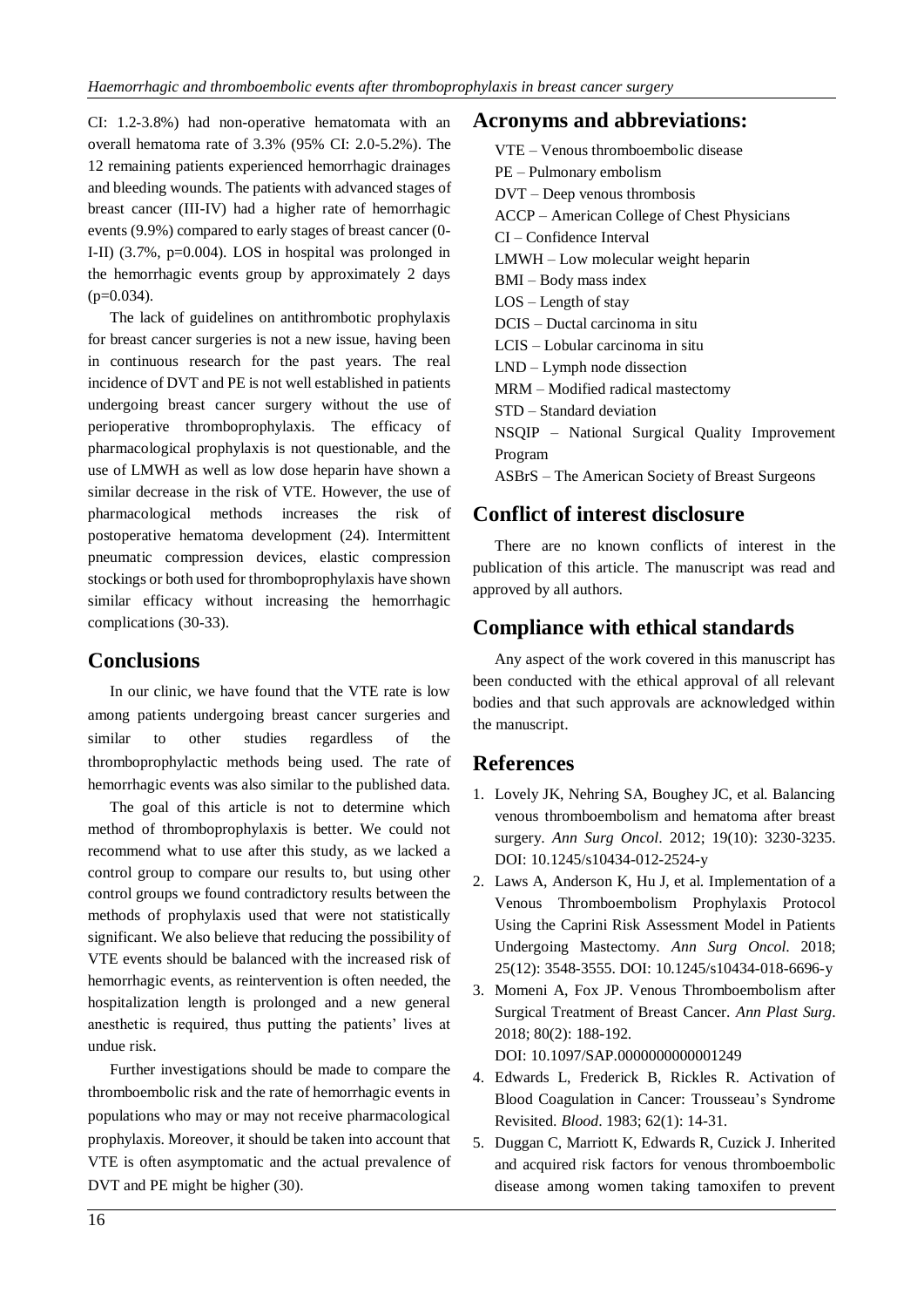breast cancer. *J Clin Oncol*. 2003; 21(19): 3588-3593. DOI: 10.1200/JCO.2003.10.111

- 6. Sørensen HT, Mellemkjær L, Steffensen FH, Olsen JH, Nielsen GL. The Risk of a Diagnosis of Cancer after Primary Deep Venous Thrombosis or Pulmonary Embolism. *N Engl J Med*. 1998; 338(17): 1169-1173. DOI: 10.1056/NEJM199804233381701
- 7. Lee AYY. Epidemiology and management of venous thromboembolism in patients with cancer. *Thromb Res*. 2003; 110(4): 167-172. DOI: 10.1016/S0049- 3848(03)00347-5
- 8. Andtbacka RHI, Babiera G, Singletary SE, et al. Incidence and prevention of venous thromboembolism in patients undergoing breast cancer surgery and treated accordinq to clinical pathways. *Ann Surg*. 2006; 243(1): 96-101.

DOI: 10.1097/01.sla.0000193832.40178.0a

- 9. Tran BH, JoAnna Nguyen T, Hwang BH, et al. Risk factors associated with venous thromboembolism in 49,028 mastectomy patients. *Breast*. 2013; 22(4): 444- 448. DOI: 10.1016/j.breast.2013.04.018
- 10. Clahsen PC, Van De Velde CJH, Julien JP, Floiras JL, Mignolet FY. Thromboembolic complications after perioperative chemotherapy in women with early breast cancer: A European Organization for research and treatment of cancer breast cancer cooperative group study. *J Clin Oncol*. 1994; 12(6): 1266-1271. DOI: 10.1200/JCO.1994.12.6.1266
- 11. Kirwan CC, McCollum CN, Bundred NJ, Byrne GJ. Current UK practice of thromboprophylaxis for breast surgery. *Br J Surg*. 2006; 93(10): 1224-1225. DOI: 10.1002/bjs.5495
- 12.Pannucci CJ, Chang EY, Wilkins EG. Venous thromboembolic disease in autogenous breast reconstruction. *Ann Plast Surg*. 2009; 63(1): 34-38. DOI: 10.1097/SAP.0b013e318188bedf
- 13. Caprini JA. Risk assessment as a guide for the prevention of the many faces of venous thromboembolism. *Am J Surg*. 2009; 199(1): S3-S10. DOI: 10.1016/j.amjsurg.2009.10.006
- 14.Singer DE, Albers GW, Dalen JE, et al. Prevention of venous thromboembolism: American College of Chest Physicians Evidence-Based Clinical Practice Guidelines (8th Edition). *Chest*. 2008; 133(6 Suppl): 381S-453S. DOI: 10.1378/chest.08-0656
- 15. Gould MK, Garcia DA, Wren SM, et al. Prevention of VTE in nonorthopedic surgical patients. Antithrombotic therapy and prevention of thrombosis, 9th ed: American College of Chest Physicians evidence-based clinical practice guidelines.

*Chest*. 2012; 141(2 SUPPL.): 227-277. DOI: 10.1378/chest.11-2297

16. The American Society of Breast Surgeons. Consensus Guideline on VTE prophylaxis for patients undergoing breast operations. 2016.

https://www.breastsurgeons.org/new\_layout/about/stat ements/PDF\_Statements/VTE\_Statement.pdf.

- 17. Vitug AF, Newman LA. Complications in Breast Surgery. *Surg Clin North Am*. 2007; 87(2): 431-451. DOI: 10.1016/j.suc.2007.01.005
- 18. Hoffmann J. Analysis of surgical and diagnostic quality at a specialist breast unit. *Breast*. 2006; 15(4): 490-497. DOI: 10.1016/j.breast.2005.11.001
- 19. Winther Lietzen L, Cronin-Fenton D, Garne JP, Kroman N, Silliman R, Lash TL. Predictors of reoperation due to post-surgical bleeding in breast cancer patients: A Danish population-based cohort study. *Eur J Surg Oncol*. 2012; 38(5): 407-412. DOI: 10.1016/j.ejso.2012.02.184
- 20. Gärtner R, Cronin-Fenton D, Hundborg HH, et al. Use of selective serotonin reuptake inhibitors and risk of reoperation due to post-surgical bleeding in breast cancer patients: A Danish population-based cohort study. *BMC Surg*. 2010; 10: 3. DOI: 10.1186/1471-2482-10- 3
- 21.Pedersen RN, Bhaskaran K, Heide-Jørgensen U, et al. Breast cancer recurrence after reoperation for surgical bleeding. *Br J Surg*. 2017; 104(12): 1665-1674. DOI: 10.1002/bjs.10592
- 22. Nwaogu I, Yan Y, Margenthaler JA, Myckatyn TM. Venous thromboembolism after breast reconstruction in patients undergoing breast surgery: An american college of surgeons nsqip analysis. *J Am Coll Surg*. 2015; 220(5): 886-893.

DOI: 10.1016/j.jamcollsurg.2015.01.031

- 23. Andtbacka RHI, Babiera G, Singletary SE, et al. Incidence and Prevention of Venous Thromboembolism in Patients Undergoing Breast Cancer Surgery and Treated According to Clinical Pathways. *Ann Surg*. 2006; 243(1): 96-101. DOI: 10.1097/01.sla.0000193832.40178.0a
- 24.Friis E, Hørby J, Sørensen LT, et al. Thromboembolic prophylaxis as a risk factor for postoperative complications after breast cancer surgery. *World J Surg*. 2004; 28(6): 540-543. DOI: 10.1007/s00268- 004-7223-9
- 25.Pannucci CJ, Bailey SH, Dreszer G, et al. Validation of the caprini risk assessment model in plastic and reconstructive surgery patients. *J Am Coll Surg*. 2011; 212(1): 105-112.

DOI: 10.1016/j.jamcollsurg.2010.08.018